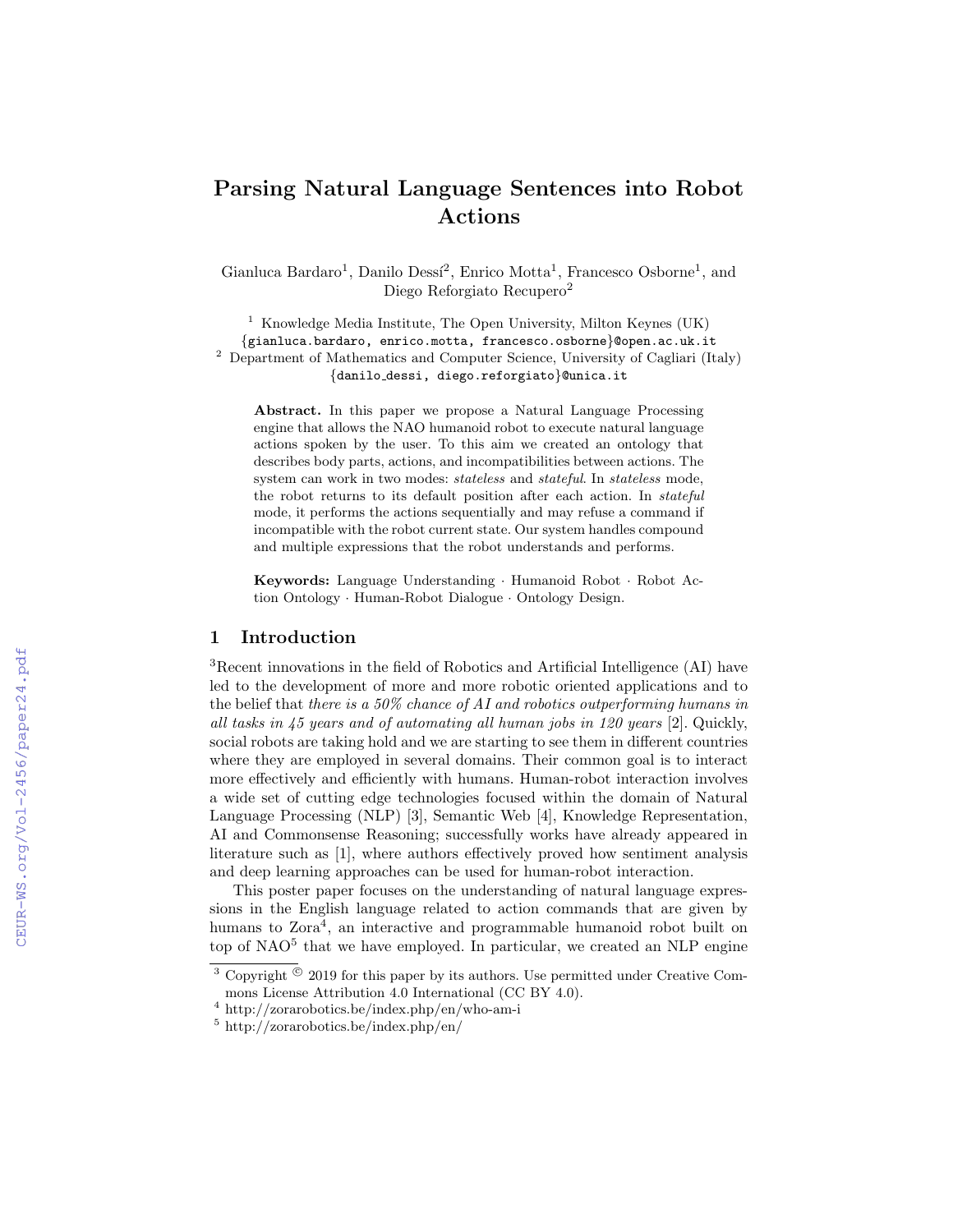#### 2 Authors Suppressed Due to Excessive Length

that analyzes the input expressions in natural language and map them to a set of actions and body parts described in a domain ontology. These actions are related to movements of its legs, arms, hands, head, eyes, the whole body (e.g., walking forward, backward, aside, sitting, crouching) and of its eyes (e.g., rolling, twinkling). The robot was programmed (i) to perform the identified actions, (ii) to ask the user to specify missing elements if the action command is not complete (e.g., if the user asks to raise its arm, the robot will ask the user which one - left or right - it needs to raise), (iii) to tell the user whether the expression he/she said is not an action command that the robot can perform, and, finally, (iv) to perform the next recognized action only if it is compatible with its current position (state). A video showing the proposed system is publicly available<sup>6</sup>.

### 2 System Architecture

The Zora robot is completely programmable and the Choregraphe suite<sup>7</sup> allows (i) combining and create different behaviours using a visual programming approach, (ii) creating animations by means of an intuitive and dedicated user interface, and *(iii)* testing behaviors and animations on simulated virtual robots, or directly on the real one. It is equipped with four microphones and can easily record the human voice, which is contextually analyzed and turned into text by a speech recognition module powered by Nuance<sup>8</sup>. Figure 1 shows the architecture of the system. The user interacts with the robot, which sends his/her input to the cloud through the Internet for the highly expensive computations. In the cloud we have the NLP engine running, which takes a text as input and uses a pipeline of NLP tools and semantic technologies to return a list of commands for Zora to perform. In presence of a partial command (when the user does not indicate some elements in his/her command to identify a unique action), the NLP engine is able to detect and process further those statements. As an example, in the text Hello Zora, now raise your arm, the adjective left or right has not been specified. In such a case, the robot is informed by the NLP engine and interacts with the user by asking whether he/she meant the right or left arm of the robot.

## 3 Understanding Natural Language Expressions

After the speech to text, the user's sentence is used as input for the NLP Engine we have developed. The engine uses Stanford CoreNLP<sup>9</sup> and returns an RDF that contains the base forms of words, their part of speech (POS), dependency and parse trees.

The first thing performed by the NLP engine is to look for those tokens that have been labeled as verbs by the POS tagger. In addition, it exploits the extracted syntactic dependencies relationships for finding tokens that are linked to the identified verbs (e.g., phrasal verbs) to better capture the semantics of the command. For example in the sentence Zora, now stand up, the robot action

 $6 \text{ https://www.voutube.com/watch?v=CC9NzlbF0gQ}$ 

<sup>7</sup> http://doc.aldebaran.com/1-14/software/choregraphe/index.html

<sup>8</sup> https://www.nuance.com

<sup>9</sup> https://stanfordnlp.github.io/CoreNLP/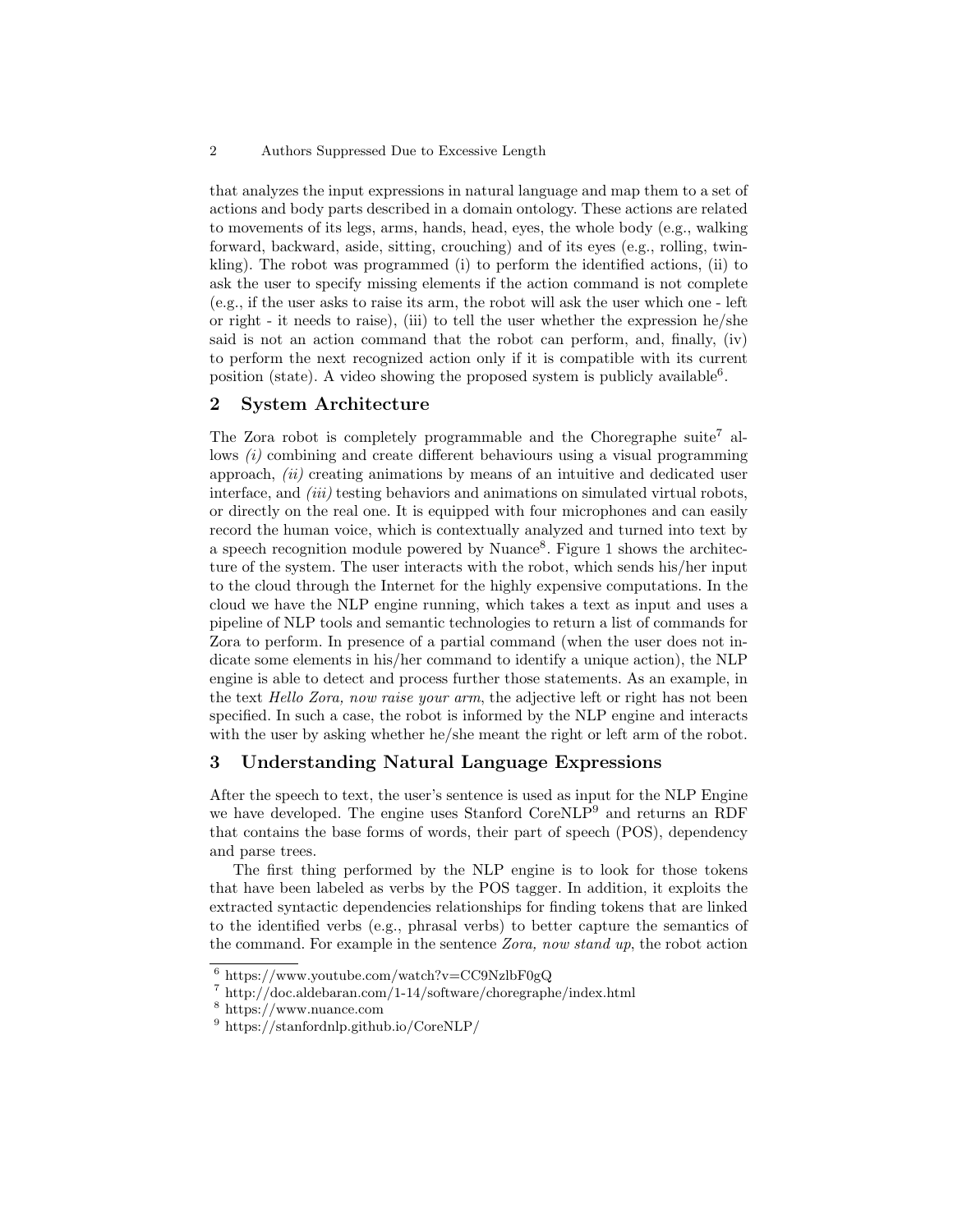

Fig. 1. High-level architecture of the system.

is generated by using the extracted phrasal verb stand up. Then, the detected expression is compared with a list containing verbs and synonyms. If a match is detected, then the NLP engine looks for syntactic dependencies to find possible direct object dependency. The list of robot body parts, their related synonyms, and adjectives (e.g., up, down, left, right) are searched using the object as a key to find a match. When the user indicates plural body parts (e.g., arms, legs), as in Zora, move your hands down, possible adjectives are ignored, as there is no need to specify either left or right. On the other hand, when the identified body part is a hand, arm or leg, the associated adjective (left or right), must be identified to detect one action only to be executed by the robot. For such a purpose, the NLP engine adopts the adjectival dependency of the extracted verb. Therefore, with all this extracted information, the engine can query an OWL ontology that includes the robot body parts and all the related actions.

The ontology<sup>10</sup> consists of two parts. The first part includes two main classes, RobotAction and RobotBody. RobotAction includes three subclass: BaseAction, describing all the basic movements that Zora performs with its parts, Compound-Action, which define complex action including multiple basic actions, and Simple-Action defining general movements Zora performs with its entire body such as walking, rotating, lying back, and so on. Hands, arms, legs and all physical parts of Zora that can be involved in basic actions are defined within the RobotBody class. The ontology includes 48 individuals of type RobotBody and RobotAction. The understanding of natural language expressions has been included in the second part of the ontology. The list of alternative keywords (individuals) for all possible actions that Zora can perform and all its body parts are respectively defined within the ActionWord and BodyPartWord classes. For example, the individual sit of the class ActionWord is related to the sit action for the robot and includes different synonym relations to the list of expressions that convey the same meaning (i.e. *sit down*, *seat*, and so on).

If the part of the body has not been correctly specified, the robot can ask the user to specify what is missing.

<sup>10</sup> http://www.w3id.org/zoraActions